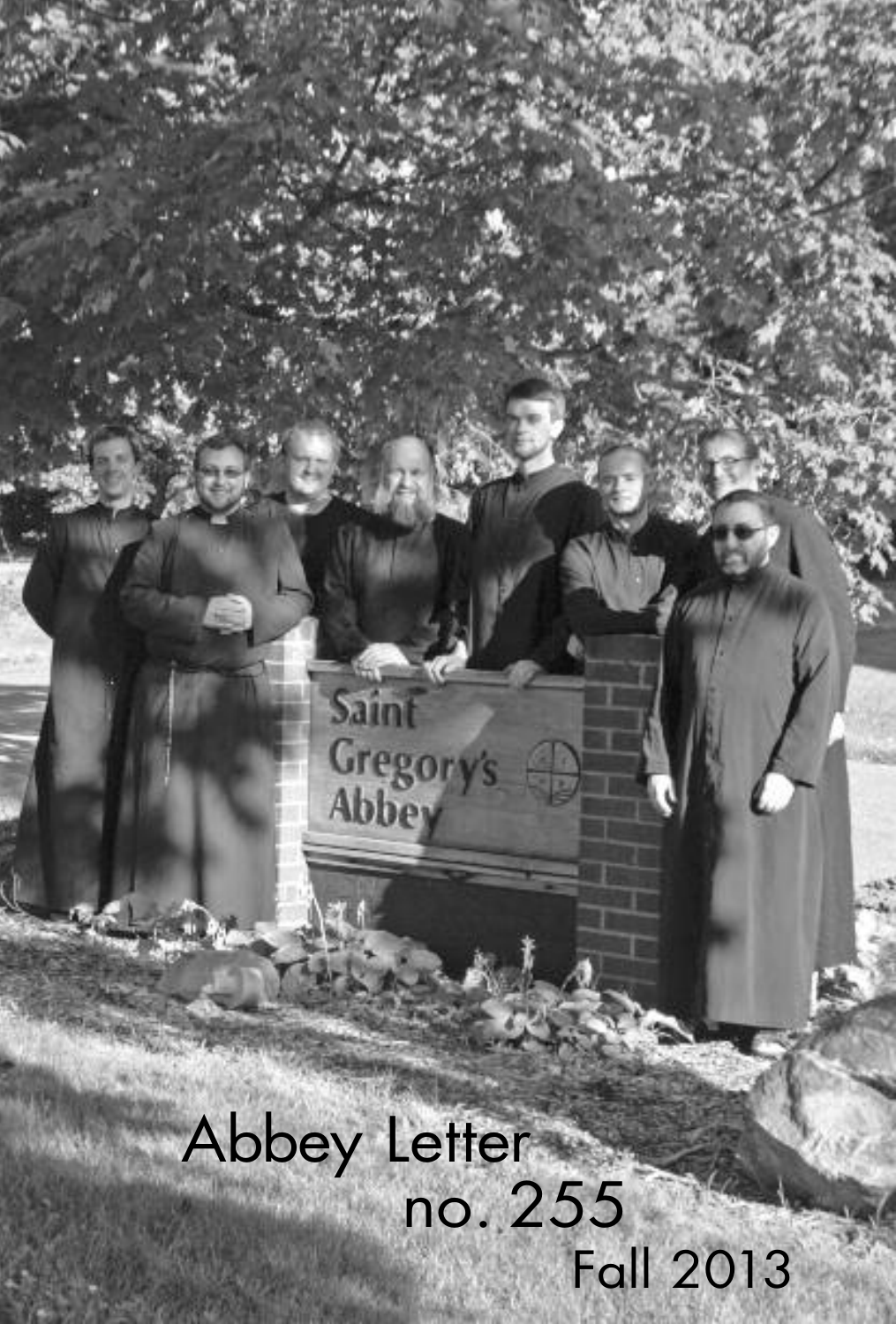*on the cover: participants from the first two weeks of the July Vocation Program*

## Scenes from this Year ' s July Vocation Program

Participants in our annual Vocation Program commit to staying at least two weeks at St. Gregory's. While here, they are given a glimpse of monastic life as they pray, work, study, and have social contact with the monks.







*lunch in the refectory picking berries working in the refectory*





*proofreading beanbag game at Sunday buffet supper helping in the kitchen*





*homemade ice cream and fireworks on the 4th of July*

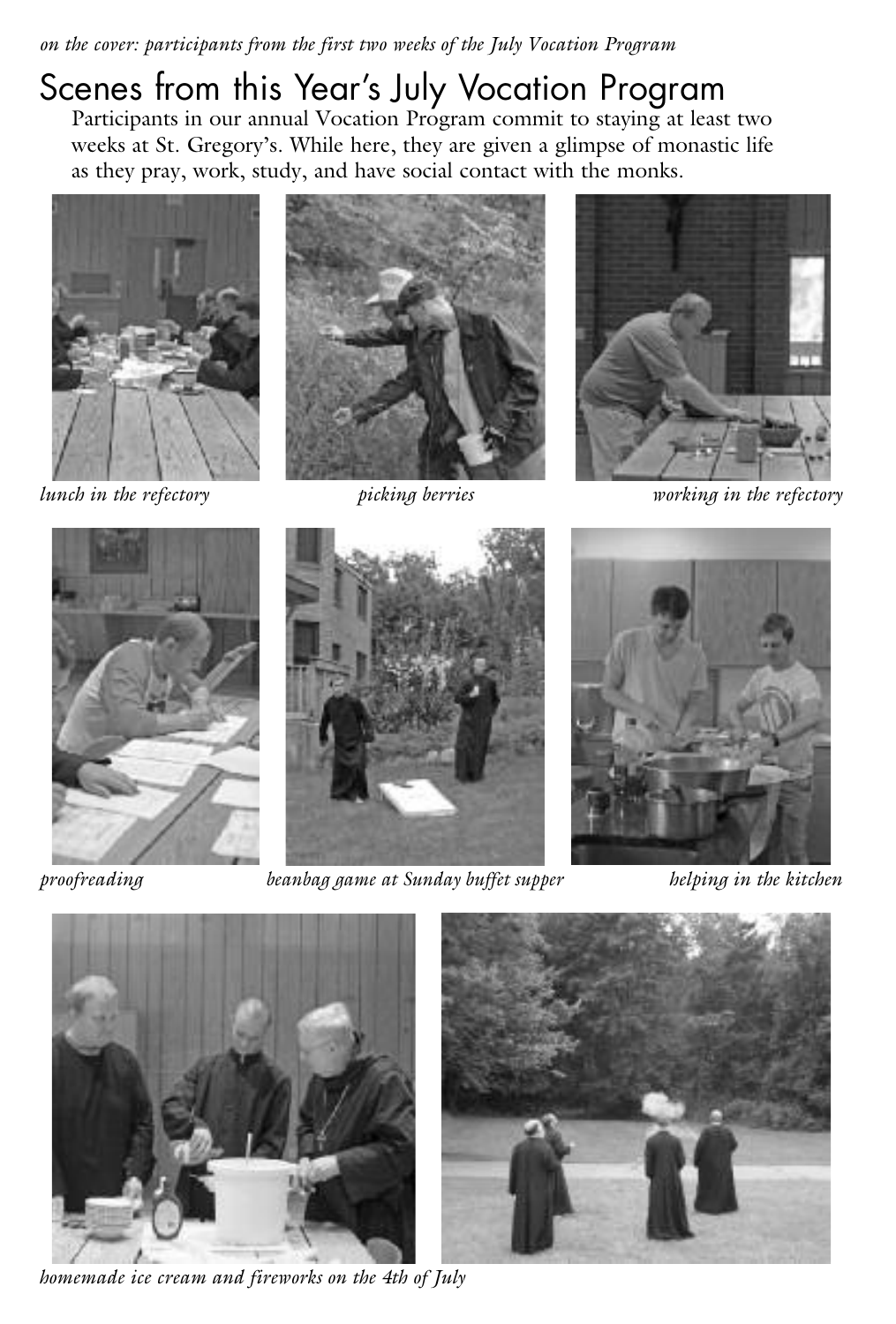#### **NOTES**

Fr. Aelred visited the Community of St. John Baptist in Medham, New Jersey for the 100th anniversary celebration of the laying of their convent's cornerstone April  $27th$ 

Fr. William continues his ministry to the Formation Group of the Diocese of Northern Indiana. This group of people preparing locally for ordination meets every few months for mutual exchange, discussion, and presentations concerning practical issues pertaining to ordained ministry. Fr. William is in charge of the spiritual life part of the program.

Br. Abraham's Symphony in c minor is

now available at webbermusic.com. It may be found on the website by searching for "Newsom, A". PDF files of the score and MP3 files of individual movements may be downloaded for \$1.00 each.

Mother Hilary Crupi, OJN from Julian House Monastery in Waukesha, Wisconsin was with us May 2nd - 5th.

Br. Cassian Russell, OCSO from the Monastery of the Holy Spirit in Conyers, Georgia was with us May 7th - 14th.

Br. Mark has withdrawn from the novitiate.



*Mother Hilary OJN Br. Cassian OCSO*

Abbot Andrew's booklet on prayer, **The Indwelling God** (along with the essay **Resting In God's Desire**), is now available in three electronic formats for \$1.00: e-pub (Nook), Kindle, and PDF. To download the booklet, go to our website **saintgregorysthreerivers.org.** Choose the "Publications" tab on top for a dropdown menu and go to "Order Publications (Digital)". Click on the desired format to download the booklet. Then click on the PayPal button at the top of the list of formats to make your payment.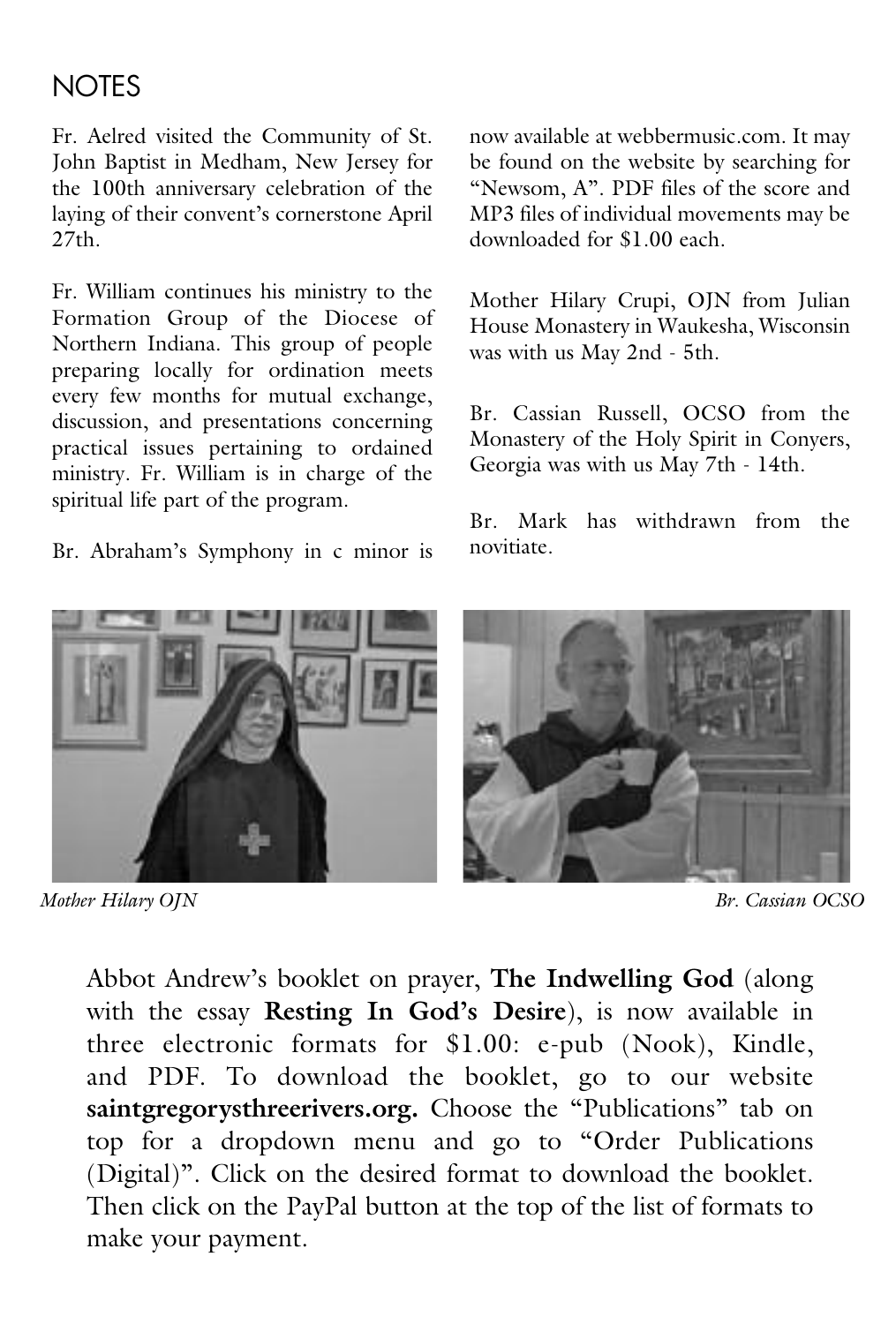Saint Gregory's Abbey now has an e-mail list for those wishing to receive the ABBEY LETTER electronically. We currently offer the ABBEY LETTER in three formats: PDF, Nook, and Kindle (if you are not sure which format to choose, we suggest PDF).

If you would like to receive the ABBEY LETTER in one of these formats, simply go to our website: **saintgregorysthreerivers.org**

Click on the "Publications" link on the home page to get a drop-down menu, and then click on either "The Abbey Letter" or "Order Publications (Digital)". A registration form can be found on those pages. Once you fill out the necessary information and submit it, you should receive a welcome letter via e-mail. Enrolling in our e-mail list does not remove you from our hard copy mailing list. If you do want to stop receiving the hard copy once you are on the e-mail list, simply send an e-mail to **office@saintgregorysthreerivers.org** telling us you are now on the e-mail list and want to be removed from the hard copy list. (If you are in the confraternity, please mention that so that we make sure you receive the confraternity letter via e-mail).

**To avoid being overwhelmed, we ask that only those readers whose last names begin with the letters Q - Z switch to the electronic version at this time. We will open the enrollment to other readers in future issues of the ABBEY LETTER.**

Thank you for keeping in touch with us through our ABBEY LETTER in whichever format you decide.

### more scenes from this year's July Vocation Program

*learning to use choir books Sunday supper on the deck*





*cards at recreation time daily chapter meeting*

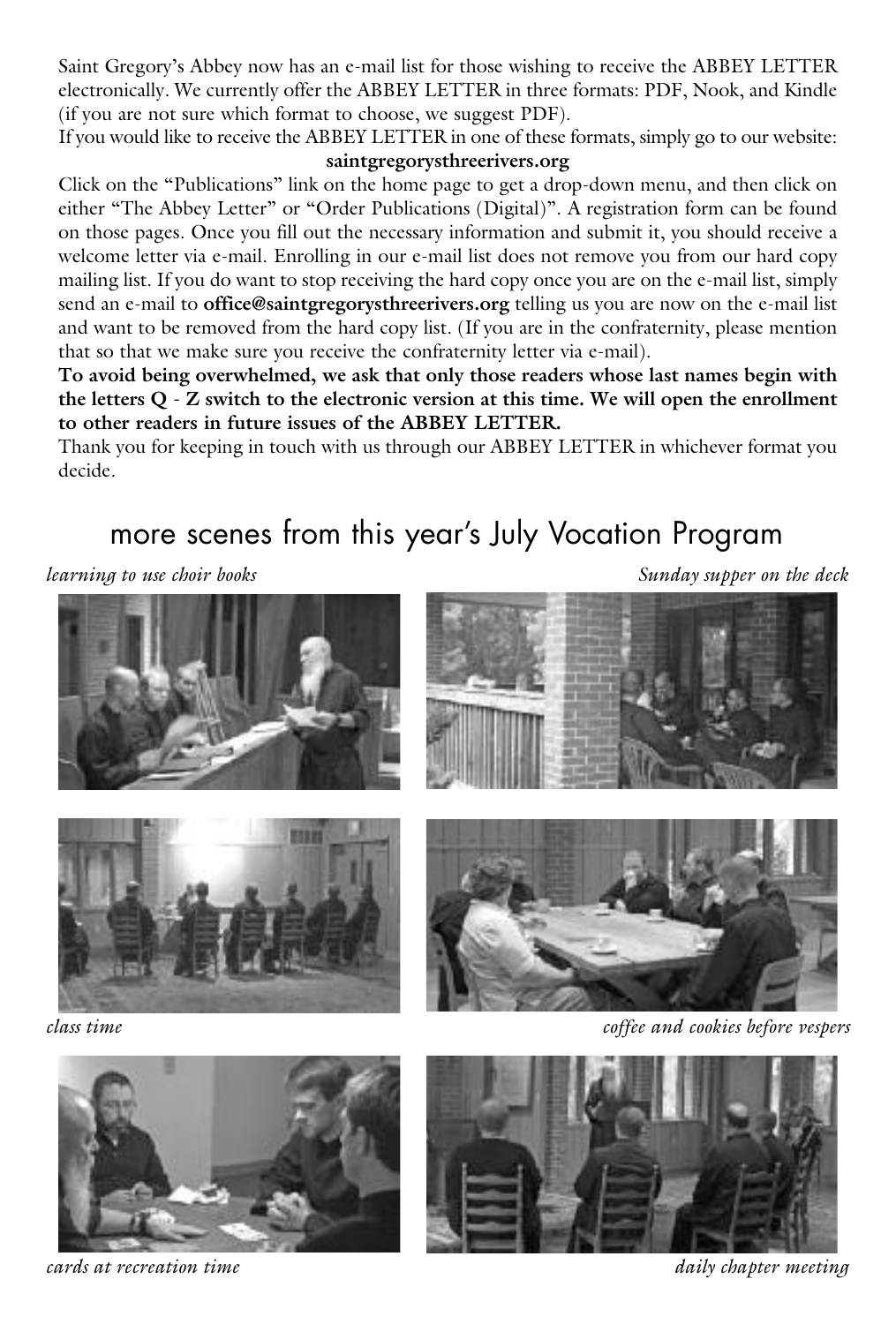#### Why Do We Have a New Testament?

The inscription on the picture of our Holy Father Benedict which hangs in St. Anthony's guest house here at the monastery says:

The drawing of *St. Mark and St. Benedict* by Peter Paul Rubens (ca. 1605), shows Benedict carrying his crozier and displaying a large open Bible. It was sketched by Rubens after the right hand panel of a triptych by Bellini, 1488, which is in the Venetian church of the Frari. This copy of the Rubens drawing is an enlargement of a print that appeared in the volume *Saint Benedict: Father of Western Civilization,* published in 1981 by the Alpine Fine Arts Collection, Ltd. The book was produced under the direction of Dom Pieter Batelier, O.S.B., and under the patronage of the Council of Europe. It honored the fifteenth centenary of the birth of St. Benedict of Nursia (480-547).

The inscription cleared up the oddity of St. Benedict appearing with St. Mark, the patron saint of Venice, for there is no traditional connection of the two, but annoyed me with the reference to "a large open Bible," because everyone knows that the book that St. Benedict almost always is shown holding is his *Rule* for monasteries. Except in this case, it isn't. It so happens that the monastery has a copy *Saint Benedict: Father of Western Civilization,* which also includes a reproduction of the original of the right hand panel of the triptych by Bellini. It is so detailed that the individual letters of the writing can be seen. Although it is difficult to read the reproduction, even with a magnifying glass, fortunately the text explains, "Benedict is shown holding not his own *Rule* to the spectators, but one of the books of the Bible, *Ecclesiasticus*, of which the moralizing character must have pleased him and which he frequently quotes in his own *Rule*."

*Ecclesiasticus* is a sort of nickname for the Book of Sirach, which Protestants generally don't count as actually being part of the Bible, but it was in the Septuagint, the translation of the Hebrew Scriptures made by Jewish scholars in Alexandria over a century before the time of our Lord. There were so many Jews in the diaspora who spoke Greek rather than Hebrew, that there was a market for a Greek version of their sacred writings. *"Ecclesiasticus"* means "the Church's book" and it acquired that name because it was used in the earliest days of the Church as the main source of teaching what it meant to live a good and holy life. You might wonder why the Church would use something from the Old Testament, or a book that is Apocryphal, to teach. Why wouldn't it use the New Testament? Well, in the earliest days of the Church, there wasn't one. Their Bible was the Septuagint. Whenever one of the writers of the New Testament quotes Scripture, it is always the Septuagint. The earliest writings of our New Testament date from a generation after the time of Christ. Why is that?

Well, one of the reasons is probably something that is a major topic of the earliest writing to survive, Paul's letter to the church in Thessalonica: Why hasn't Jesus come back yet? Probably if you expected Jesus to return any day now, making sure you had everything down in writing might not have seemed that important.

There were many writings, to be sure, some of which claimed apostolic authorship. But there was no general agreement as to which writings were authentic or authoritative. Until the rise of Marcion, the bishop of Sinope, forced the church's hand. Study of the Hebrew Scriptures led Marcion to conclude that many of the teachings of Jesus were incompatible with the actions of the God of the Old Testament. Marcion developed instead a dualist system of belief — perhaps around the year 145. This dual-god notion allowed him to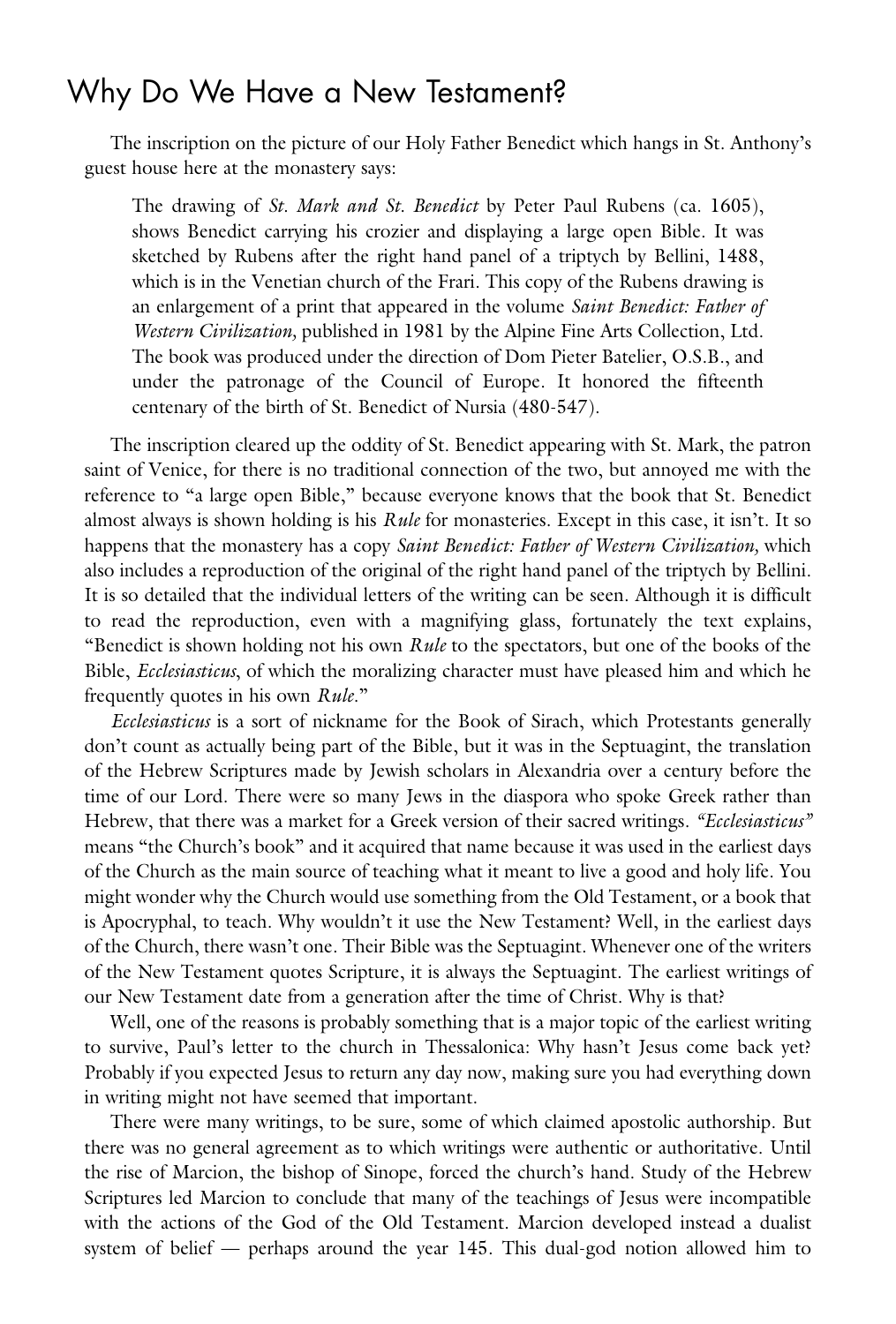reconcile what he saw as contradictions between Old Covenant theology and the Gospel message proclaimed by Jesus.

Marcion affirmed Jesus to be the savior sent by the Heavenly Father, and Paul as his chief apostle. In contrast to teaching of the early Church, Marcion declared that Christianity was in complete discontinuity with Judaism and entirely opposed to the teaching of the Hebrew Scriptures. He did not claim that the Hebrew Scriptures were false, but insisted the violent God of Judaism could not possibly be the same God the Father spoken of by Jesus. He saw the jealous tribal deity of the Jews as a God who created the physical universe, a God of rules and regulations who punishes people for their sins through suffering and death. But the Father that Jesus preached is an altogether different being, a universal God of compassion and love who looks upon humanity with benevolence and mercy.

Marcion taught that Jesus was the son of the Heavenly Father, but didn't believe in the Incarnation—after all, physical creation is from the evil God of the Jews. He believed that Jesus' body was only an imitation of a physical body, therefore denying the reality not only of Jesus' birth, but of his death and Resurrection, because only the spiritual can be good and the physical must be evil. He selected and edited the books that he believed taught the truth, creating the first New Testament. He saw St. Paul as the true apostle of the Gospel of Jesus Christ and included ten epistles of St. Paul and one Gospel. Since Luke was the associate of St. Paul, this was Luke's Gospel, but with the infancy narrative and accounts of the Resurrection removed, along with anything in the Gospel or the epistles that didn't fit with his dualistic teachings. By creating a list of officially sanctioned religious books, Marcion prompted the Church to form its own canon of books that were recognized as divinely inspired and authoritative, books that taught that creation and the physical are good and that the spiritual has the potential to be evil. Ironically, an excommunicated heretic was the impetus for the creation of the New Testament.

But to return to that drawing by Rubens, the provenance of Venice explained the appearance of St. Mark, not normally associated with St. Benedict, but the patron saint of Venice ever since Venetian pirates stole the relics from Egypt, where St. Mark is revered as the founder of the Egyptian Church. Mark is also identified as a companion of St. Paul in his missionary journeys, although they had a falling out about something and Mark left him. Mark is also traditionally the companion and secretary of St. Peter and the Gospel that now bears Mark's name, the earliest of the Gospels to be written according to contemporary scholars, was based on his recollections of what St. Peter told him about Jesus.

And that is one of the interesting things about our New Testament. Marcion, by using only Pauline material was able to claim that Jesus was not like us. Peter's understanding could never have been like that. He ate and drank with him. He knew his family. He was his traveling companion for several years. And so the New Testament is important for preserving both of these important truths—Jesus was one of us and not like us at all.

Paul and Mark had a falling out. And Peter and Paul had a falling out, as Paul vehemently reminds the Galatians. So we know that St. Peter and St. Paul disagreed strongly in their missionary work. The tradition of the Church insists that they were reconciled before the end, but we are never told this in Scripture. For all we know, they disagreed to the end of their lives. In one sense, I rather hope that is true. For it means that sincere Christians can disagree with one another and still be one in Christ—one in following Christ—one in living for Christ—one in being willing to die for Christ, as did Peter and Paul.

—Prior Aelred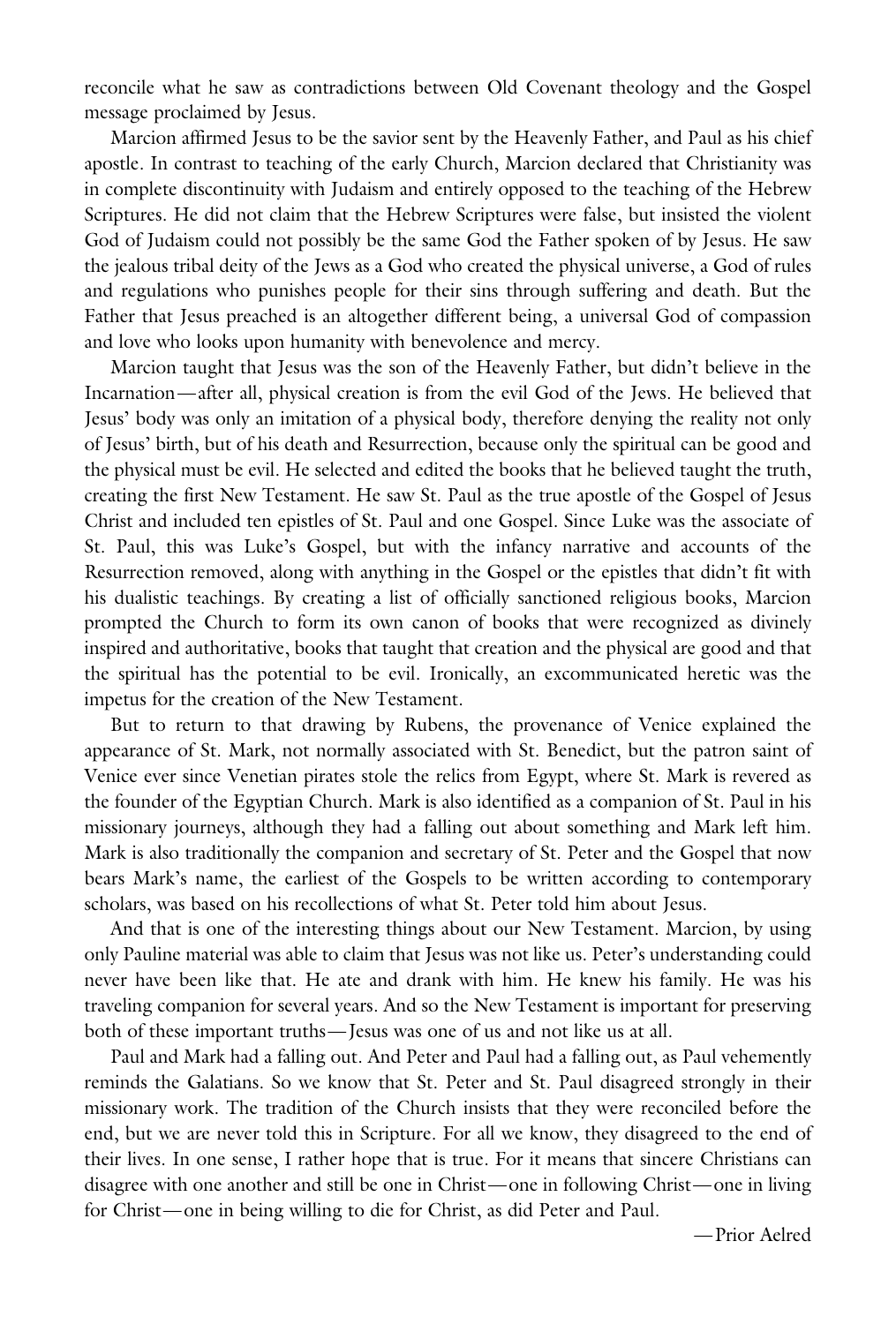# **Available October 15**

*thirteen months, 15 photos, with the Abbey's liturgical calendar* Order now to avoid the Christmas rush! Allow 8 weeks for delivery.

Or download a half-size PDF of the calendar from our website – \$2.00 per download! On the "Publications" tab, go to "Order Publications (Print)". Download the PDF and then click the PayPal button to make your payment.



|    | January |    |          |     |            |              |  |
|----|---------|----|----------|-----|------------|--------------|--|
| s. | 收       |    | si       |     | <b>TE:</b> | $\mathbf{u}$ |  |
|    |         |    |          |     |            |              |  |
|    | ΥI      |    | 15       | KS. | 17.        | ж            |  |
|    |         |    |          |     |            |              |  |
|    |         |    |          |     |            |              |  |
|    | $\sim$  |    |          |     |            |              |  |
|    | 27      | 38 | 20<br>Y. | 30  | з          | $201-$       |  |
|    |         |    |          |     |            |              |  |

hard copy size is  $11"$  x  $17"$ , mailed in a protective cover – please use order form below to order a hard copy, or go to our website to download a half-size PDF.

#### **saintgregorysthreerivers.org**

| Please send me _____ copy or copies of the |
|--------------------------------------------|
| 2014 Calendar                              |
| Enclosed is \$10.00 for each calendar.     |

| Name                                  |              |       |                                                                                                                                                                                                                                                                                                                                                                                                                              |                               |  |
|---------------------------------------|--------------|-------|------------------------------------------------------------------------------------------------------------------------------------------------------------------------------------------------------------------------------------------------------------------------------------------------------------------------------------------------------------------------------------------------------------------------------|-------------------------------|--|
| Address                               |              |       |                                                                                                                                                                                                                                                                                                                                                                                                                              |                               |  |
| City                                  |              | State | ∠ip                                                                                                                                                                                                                                                                                                                                                                                                                          |                               |  |
| $\sim$ $\sim$ $\sim$<br>$\sim$ $\sim$ | <b>C</b> . L |       | $\mathbf{r} = \mathbf{r} + \mathbf{r} + \mathbf{r} + \mathbf{r} + \mathbf{r} + \mathbf{r} + \mathbf{r} + \mathbf{r} + \mathbf{r} + \mathbf{r} + \mathbf{r} + \mathbf{r} + \mathbf{r} + \mathbf{r} + \mathbf{r} + \mathbf{r} + \mathbf{r} + \mathbf{r} + \mathbf{r} + \mathbf{r} + \mathbf{r} + \mathbf{r} + \mathbf{r} + \mathbf{r} + \mathbf{r} + \mathbf{r} + \mathbf{r} + \mathbf{r} + \mathbf{r} + \mathbf{r} + \mathbf$ | and the second control of the |  |

Any payment in excess of the calendar price will be gratefully accepted as a gift to the abbey. St. Gregory's Abbey, 56500 Abbey Road, Three Rivers, MI 49093-9595